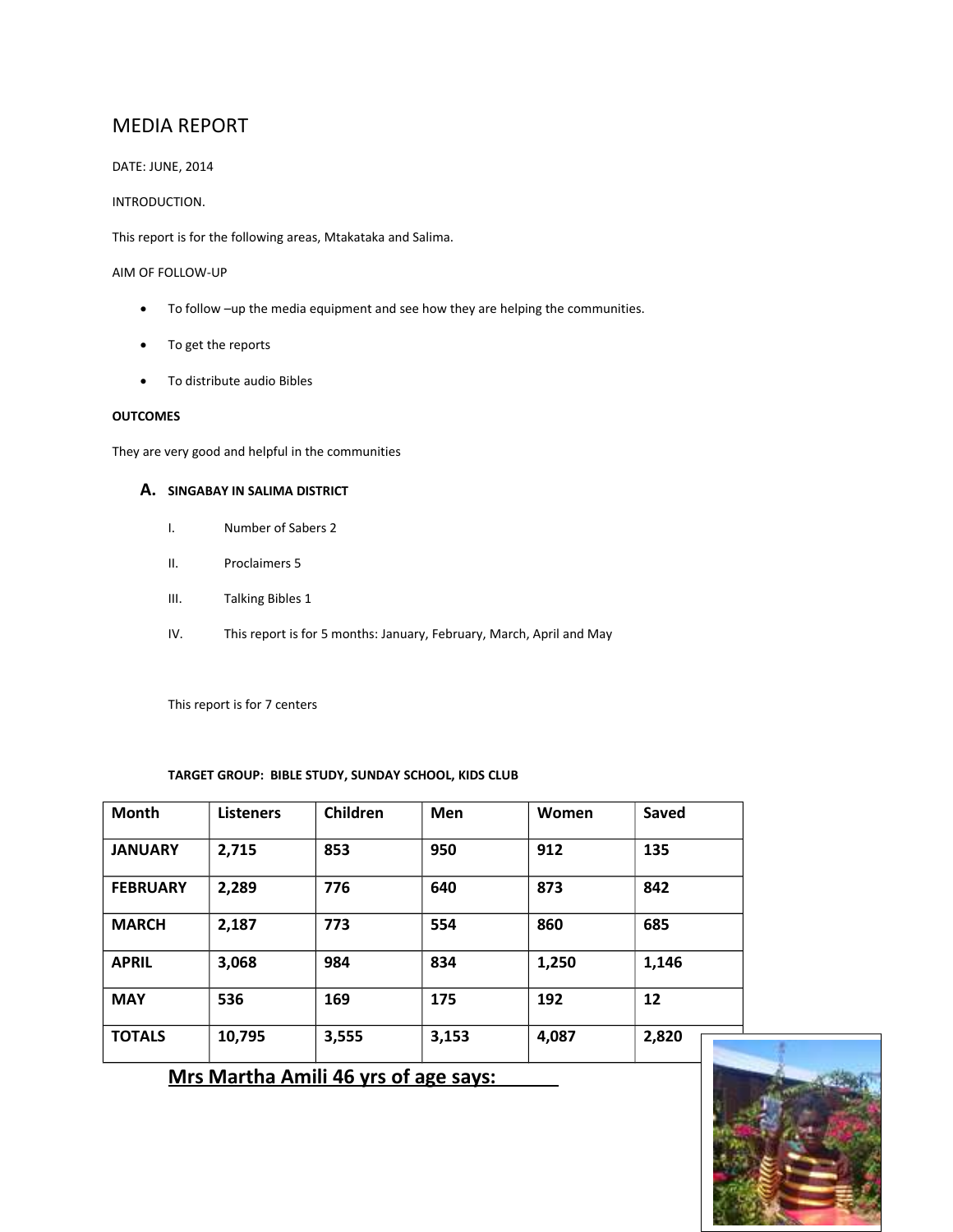I have known Christ through this Audio Bible, my family

background is Muslim now I join Fishers of men Christian Church

### B. MTAKATAKA

- I. Number of Sabers 2
- II. Talking Bibles 5
- III. This report is for 2 months April and May

|               | <b>LISTENERS</b> | <b>CHILDREN</b> | <b>MEN</b> | <b>WOMEN</b> | <b>SAVED</b> |
|---------------|------------------|-----------------|------------|--------------|--------------|
| <b>MARCH</b>  | 329              | 109             | 94         | 126          |              |
| <b>APRIL</b>  | 698              | 193             | 198        | 307          | 28           |
|               |                  |                 |            |              |              |
| <b>TOTALS</b> | 1,027            | 302             | 292        | 433          | 36           |



- **Mr Prescious Bisket (primary school Teacher)**
- Being a teacher it will be easy for me to teach in my Bible club, and with the picture because now see some of the people whom they were just here their name.
- Many children are coming to joining Sunday school

# **MR JAMES MAKALA:**

These audiobibles helps us to understand

word of God.

We use this in Bible study groups, and we have

Seen that many people are joining the group

We allow people to borrow and listen in their